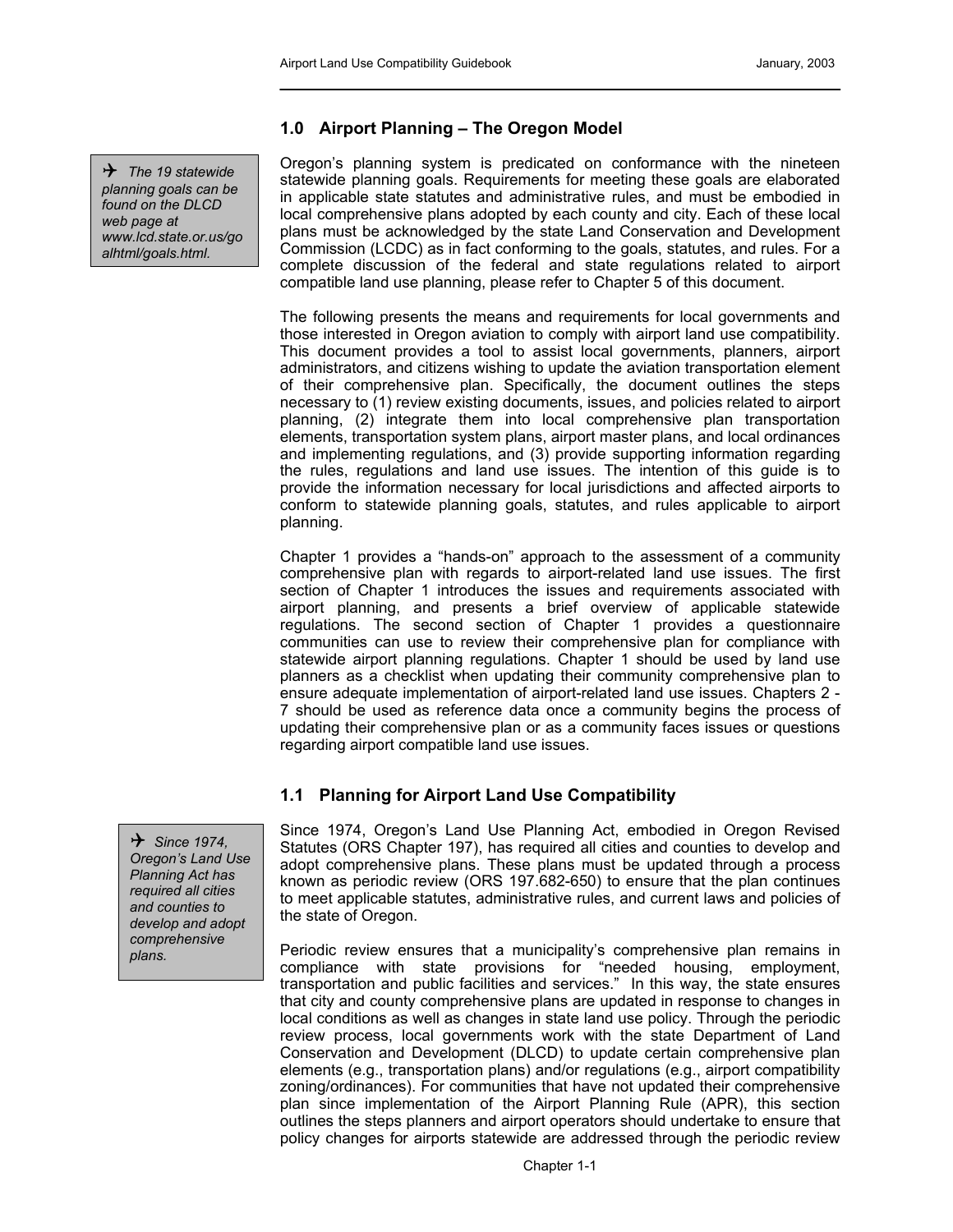process, or otherwise, through updates of local plans and land use regulations. The steps outlined below will also be useful for communities wishing to expand or update the transportation element of their comprehensive plan through the creation of a specific transportation plan, or for communities wishing to create a master plan for an airport within their jurisdictional boundary.

## **1.2 How do the statewide goals and rules fit together with the local planning process?**

The following summaries outline the primary state regulations governing aviationrelated land use issues and comprehensive plan reviews. Additional discussion of each of these elements can be found in Chapter 4 and Chapter 5.

### *1.2a. Statewide Planning Goals*

Statewide Planning Goal 12 is the goal directly applicable to airport planning in the context of periodic review. Goal 12 specifically promotes safe, convenient, and economic statewide transportation networks, including passenger and airfreight transportation. In order to comply with Goal 12 and the APR, city and county comprehensive plans must include a transportation element that addresses state requirements for airport planning and compatibility with surrounding land uses. An excerpt of the OAR that implements Goal 12 (OAR Chapter 660, Division 12, Transportation Planning) is found in Appendix C.

#### *1.2b. Transportation Planning Rule (TPR)*

The Statewide Transportation Planning Rule (TPR) also contains language that is applicable to local airport planning. In short, the TPR contains planning requirements for local governments to develop a Transportation System Plan (TSP) as a refinement to the comprehensive plan (refer to OAR Chapter 660, Division 12). In general, TSPs are required to plan for all modes of transportation needed by a given jurisdiction (multi-modal ground, air, and water transportation system needs). With specific regard to aviation and airport planning, TSPs are required to contain elements intended to preserve local components of the state's public use aviation system. To accomplish this, the TPR requires local jurisdictions to adopt land use regulations for land uses within airport noise corridors and FAR Part 77 imaginary surfaces, and to restrict physical hazards to air navigation. Since publication of the 1994 Oregon Airport Land Use Compatibility Guidebook, changes to the TPR provide (1) additional protection for public airports from incompatible land uses, and (2) streamline approval processes for certain types of airport expansions and modifications on rural lands surrounding airports.

### *1.2c. Oregon Transportation Plan (OTP)*

The Transportation Commission adopted the *Oregon Transportation Plan (OTP)* to guide and coordinate transportation activities and to ensure transportation planning utilizes the potential of all modes of transportation. The OTP is the statewide transportation system plan under Goal 12 and the TPR. The OTP includes a policy element and a system element. (Source: ODOT Development Review Guidelines, Pg. 5)

### *1.2d. 2000 Oregon Aviation Plan (OAP)*

In accordance with OAR Chapter 660, Division 13, Section 030(1), the Oregon Department of Transportation (ODOT) has prepared and adopted the 2000 Oregon Aviation Plan (OAP) as part of the State Transportation System Plan in accordance with ORS 184.618 and the State Agency Coordination Program approved under ORS 197.180. The purpose of the state OAP is to provide state policy guidance and a framework for planning and operation of a convenient and economic system of airports, and for land use planning to reduce risks to aircraft operations and nearby land uses. The OAP encourages and supports the continued operation and vitality of Oregon's airports.

4 *Statewide Planning Goal 12 is the goal directly applicable to airport planning in the context of periodic review.*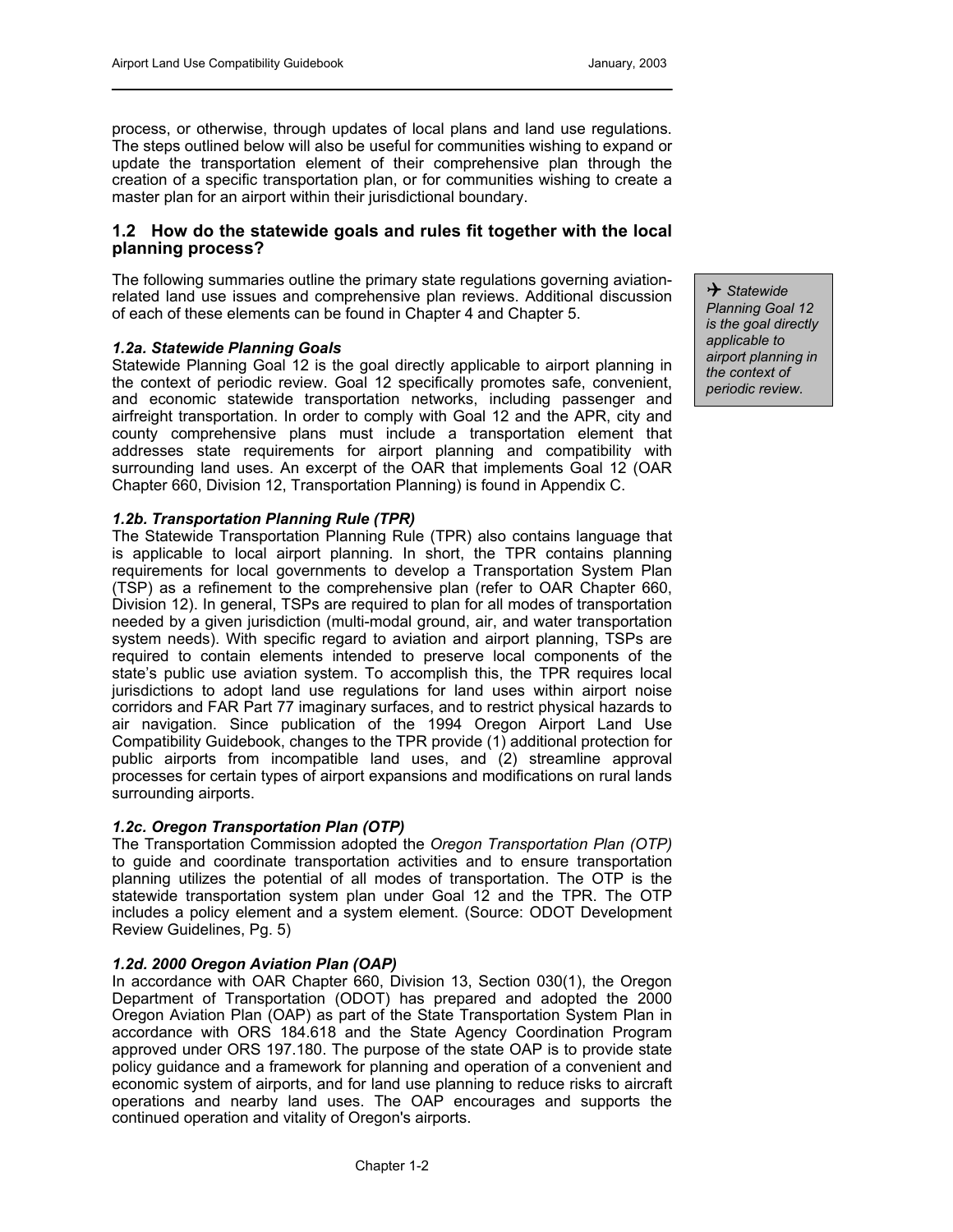## *1.2e. Airport Planning Rule (APR)*

4 *The Airport Planning Rule (APR) further refines the provisions for local government airport regulation contained in Goal 12 and the Transportation Planning Rule.*

The Airport Planning Rule (APR) further refines the provisions for local government airport regulation contained in Goal 12 and the Transportation Planning Rule. Specifically, the APR establishes a series of local government requirements and rules pertaining to aviation facility planning. These rules are intended to promote a convenient and economic system of airports in the state and for land use planning to reduce risks to aircraft operations and nearby land uses. The APR serves as the state regulatory basis for ensuring that local government airport planning conforms to the hierarchy of state plans and statutory requirements (i.e., Goal 12, ORS 836.600 et seq., Oregon Transportation Plan, 2000 Oregon Aviation Plan). These rules outline the parameters for local governments to follow as a framework for airport planning. **Exhibit 1-1** provides a graphic representation of the relationships between federal and state agencies, as well as rules and regulations related to airport planning and land use compatibility issues.

## **1.3 How does your community meet the current statewide goals and rules for airport planning?**

Understanding how your community meets the current statewide goals and rules for airport planning is essential to the development of a successful land use plan. The discussion that follows outlines various questions that can be used as a guide to assist you in your review of community and airport-related planning issues. These questions are not meant to be an exhaustive list of issues to be addressed by every community with an airport. Rather, they should be used as thought-provoking questions, which should lead you in a review of your current community plans. These questions serve as a checklist of the most important issues related to airport facilities in Oregon. This list highlights the primary areas of emphasis based on airport size and type. However, it should be recognized that additional regulations might apply to specific airports based on various conditions. Various regulations are based upon the type of ownership and type of airport use. The number of based aircraft is also a consideration which, when combined with ownership and use, creates a complex set of criteria for regulations. Oregon Department of Aviation should be contacted if you have more site-specific issues that should be discussed.

4 *Be aware that not all airports in Oregon are subject to the same regulations. The regulatory framework differs depending on the size and use classifications of the airport in question.*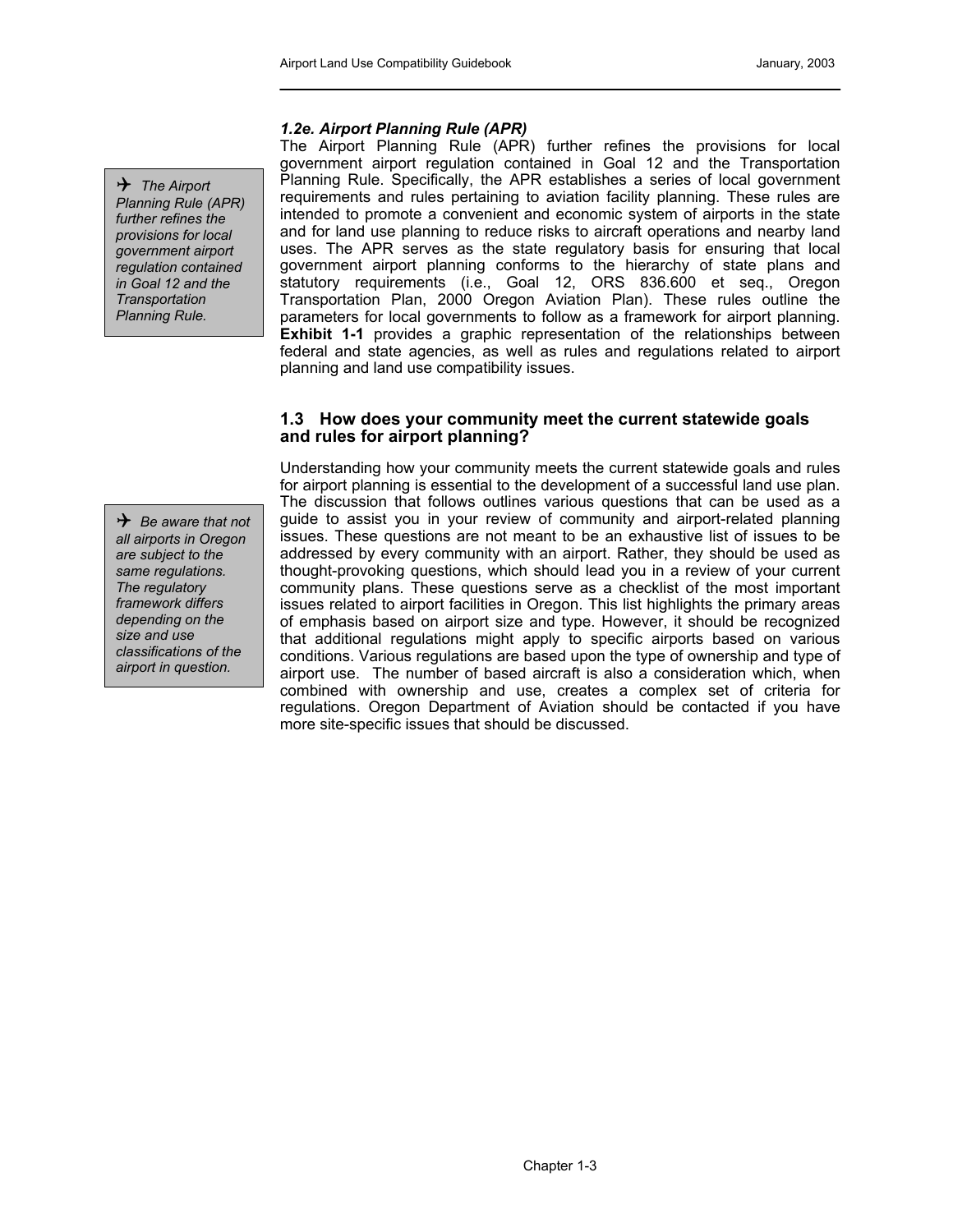# **Exhibit 1-1: Relationship Between the Statewide Land Use Program and Airports**

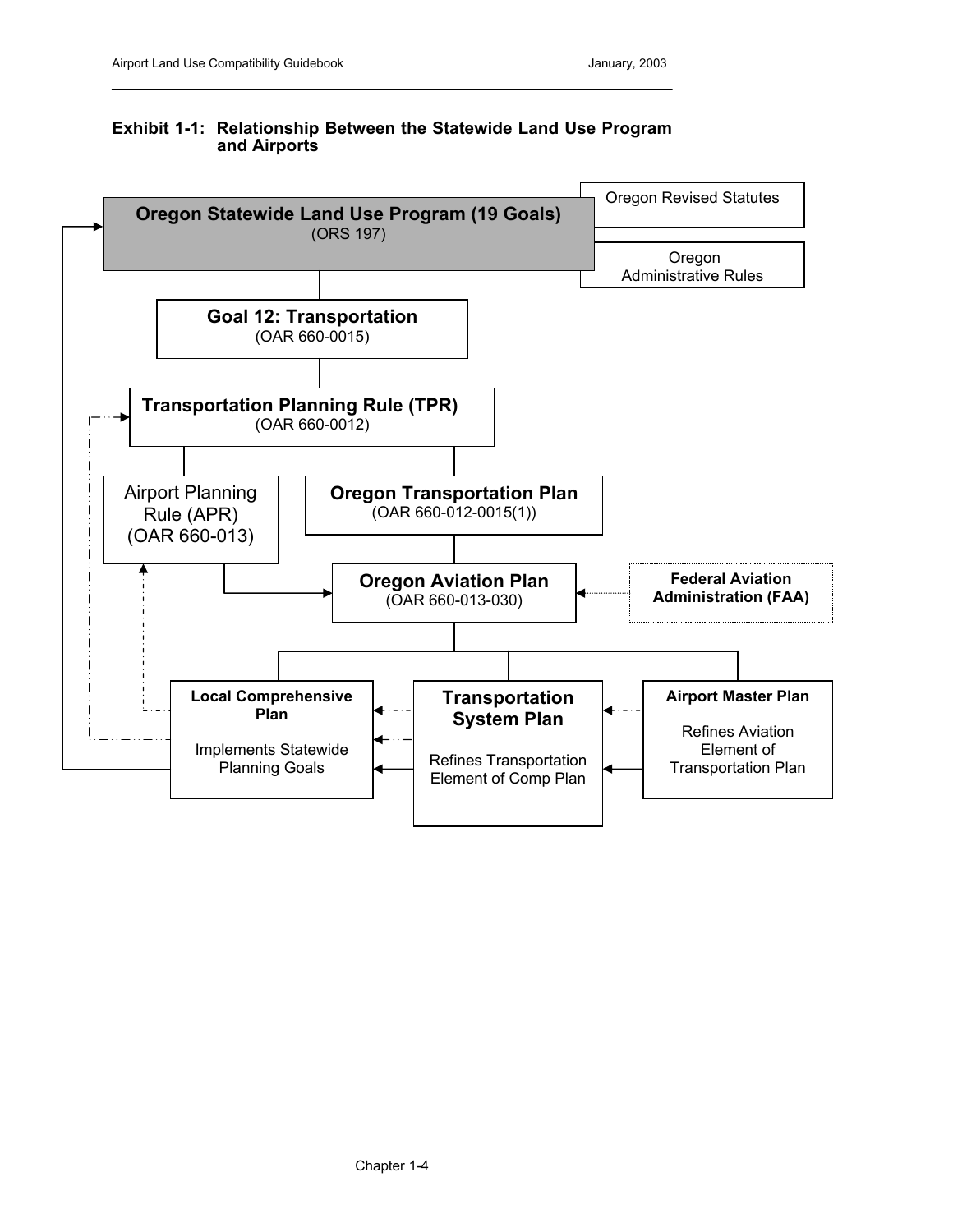### *1.3a. Determining Jurisdiction*

The first steps in the process are to determine if (1) your jurisdiction is impacted by an airport, (2) what size and use class the airport falls in, and (3) what regulations will apply, or not apply, given the airport classification. The following questions will help you determine those that apply to your jurisdiction. For assistance in answering these questions, please refer to Appendices L, M, N, and O.

- a.1 Does your jurisdiction include an airport or areas known to be within the safety and/or compatibility zones of an airport? (Note: Some jurisdictions may be affected by more than one airport.)
	- $\Box$  If yes, proceed to question a.2.
	- $\Box$  If no, you are advised to identify all airports within five miles of your jurisdictional boundary and to coordinate with the parent jurisdiction of any identified airport(s) regarding planning activities subject to regulation under the Airport Planning Rule as outlined in this guide.
	- □ If you are certain that an airport, airport safety zone, or airport compatibility zone does not impact your jurisdiction, then this guide may not be useful to you.
	- $\Box$  If you do not know the answer or if you have difficulty determining the answer to this question, please contact the Oregon Department of Aviation for assistance.
- a.2 Is the airport in question a publicly-owned facility that was registered, licensed, or otherwise recognized by the Department of Transportation on or before December 31, 1994 and was the base for three or more aircraft in 1994? (Reference Appendix L) (ORS 836.610(1)(a))
	- $\Box$  If yes, please note the airport's size (number of aircraft) and location relative to your jurisdiction's boundary and **skip to question b.1**.
	- If no, please proceed to question a.3.
- a.3 Is the airport a privately-owned public-use airport that meets the requirements of ORS 836.610(1)(b)? (Reference Appendix M) (ORS 836.610(1)(b))
	- If yes, please **skip to question b.1** and continue with your review of the checklist.
	- $\Box$  If no, please proceed to question a.4.
- a.4 Is the airport a privately-owned private-use airport that is not listed under ORS 836.610(3) but was the base for three or more aircraft recognized by the Department of Transportation on or before December 31, 1994? (Reference Appendix N) (ORS 836.608(2); OAR 660-013-0155))
	- $\Box$  If yes, ensure that your comprehensive plan complies with the provisions contained in ORS 836.608(2) through (6) and (8), and OAR 660-013-0155(1) through (4) and **stop here**. You are advised to review the remainder of this checklist to determine if there are other sitespecific issues that apply directly to your situation.
	- $\Box$  If no, please proceed to question a.5.
- a.5 Is the airport a publicly owned public-use airport registered, licensed or otherwise recognized by the Department of Transportation on or before December 31, 1994 with less than three based aircraft? (Reference Appendix O) (ORS 836.608; OAR 660-013)
	- If yes, ensure that your comprehensive plan complies with the provisions contained in OAR 660-013 regarding local governmental requirements for land use compatibility for public use airports.

4 *All jurisdictions should be familiar with the requirements of the APR and how it applies to jurisdictions in Oregon, regardless of whether they are directly impacted by an airport or not.*

4 **Airports that meet ORS 836.610(1)(b) include airports that:** 

*(A) Provide important links in air traffic in this state; (B) Provide essential safety or emergency services; or (C) Are of economic importance to the county where the airport is located.*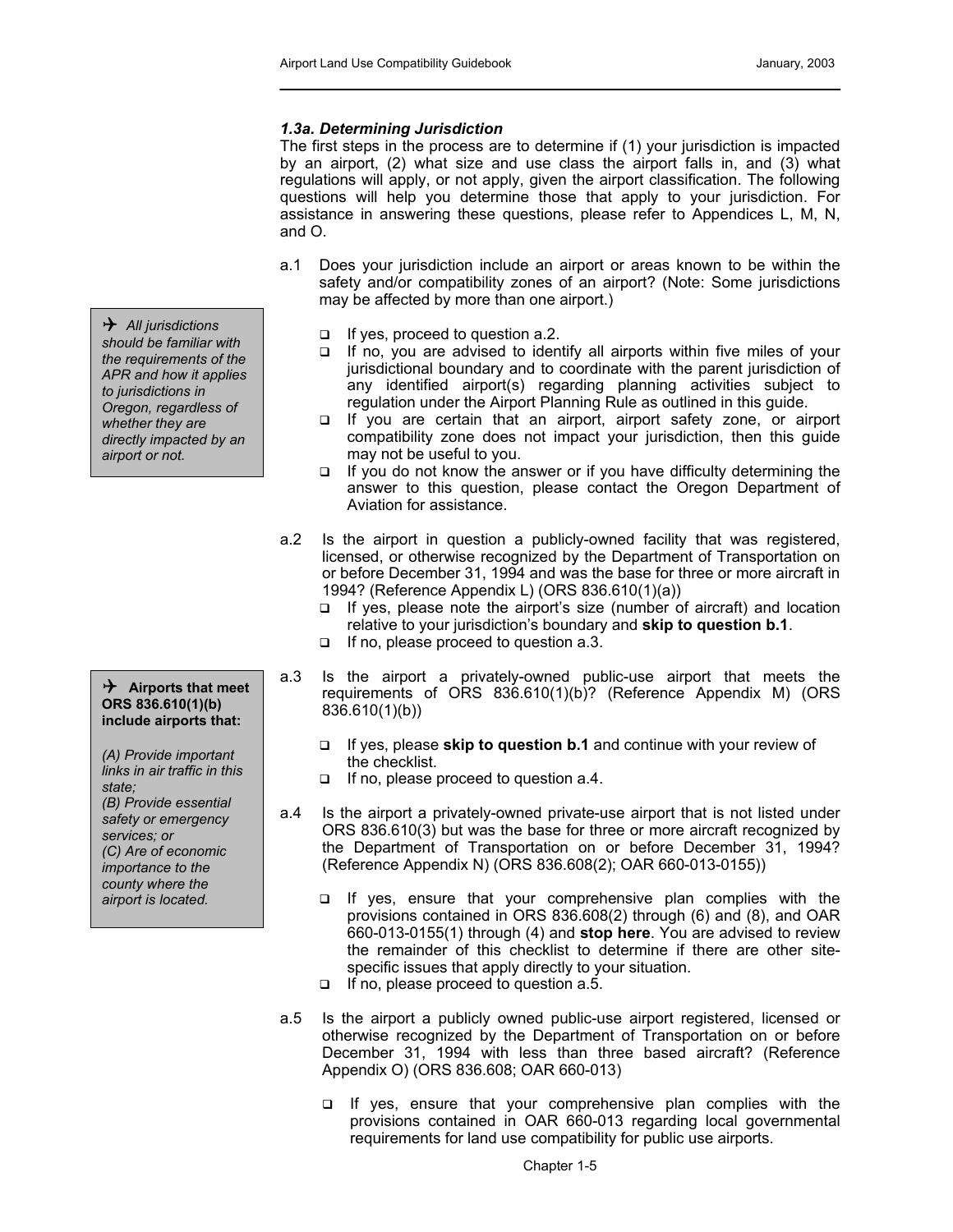$\Box$  If you answered no to questions a.2 through a.5, then you do not have an airport subject to regulations in ORS Chapter 836 or OAR 660 Division 13 and you may **stop here**.

### *1.3b. Comprehensive Plan/Land Use Regulation Review*

The second step in the process is to review local comprehensive and transportation plans and land use regulations for conformance with aviation related state statutes and administrative rules. The following questions will help determine whether or not your comprehensive plan complies with the APR. Each of these questions is followed by a citation regarding the specific OAR or ORS that applies to the issue. Due to their length, not all of the rules and statutes cited are contained in the document appendices; rather these citations enable the reader to find the rules governing specific issues, within other sources. At the end of the question is a reference to the various sections within this document where supporting information may be found. It should be noted that the data contained in these chapters can, and should, be supplemented with other available sources when you update your comprehensive plan and when implementing ordinances.

4 *These questions focus on comprehensive and transportation plans' compliance with the APR.*

- b.1 Does the comprehensive plan outline a process for the development of a coordinated work program for all interested parties and affected jurisdictions within the Comprehensive Plan boundary? Reference Appendix A. (OAR 660-013-0160(1))
	- $\Box$  If yes, review the process to confirm its effectiveness.
	- $\Box$  If no, develop a process that meets the requirements of the OAR.
- b.2 Does your comprehensive plan's transportation element include polices related to airport use? Reference Appendices A and C. (OAR 660-013- 0030(2); OAR 660-013-0040; OAR 660-012-0045)
	- $\Box$  If yes, then you should review the transportation element of your comprehensive plan to ensure it complies with the regulations outlined in OAR 660. Refer to Appendix A for further information.
	- $\Box$  If no, then you need to update the transportation element of your comprehensive plan during your next comprehensive plan update.
	- $\Box$  If you do not know, then you need to review your comprehensive plan to determine if airports are referenced and then address it accordingly based upon the aforementioned items.
- b.3 When was the transportation element of your Comprehensive Plan last updated? Reference Appendix A. (OAR 660-013-0160)
	- $\Box$  If the plan was updated prior to 2000, you most likely need to review the transportation element of your comprehensive plan to address the latest regulations regarding airport land use planning.
	- If the plan was updated since 2000, you should review the transportation element of your comprehensive plan for concurrence with the latest version of this manual.
	- $\Box$  If you do not know, then you should assume that it was updated prior to 2000 and review it for compliance with the latest version of this manual.
- b.4 Do your comprehensive plan and implementing ordinances include policies, zoning provisions, and implementing measures that address airports and airport expansion? Reference Chapter 6. (OAR 660-013- 0080)
	- $\Box$  If yes, then you should review them for compliance with the latest regulations regarding airport land use planning.
	- $\Box$  If no, then you need to address these issues and include them in your comprehensive plan and implementing ordinances.
	- $\Box$  If you do not know, then you need to review the document to assess the content.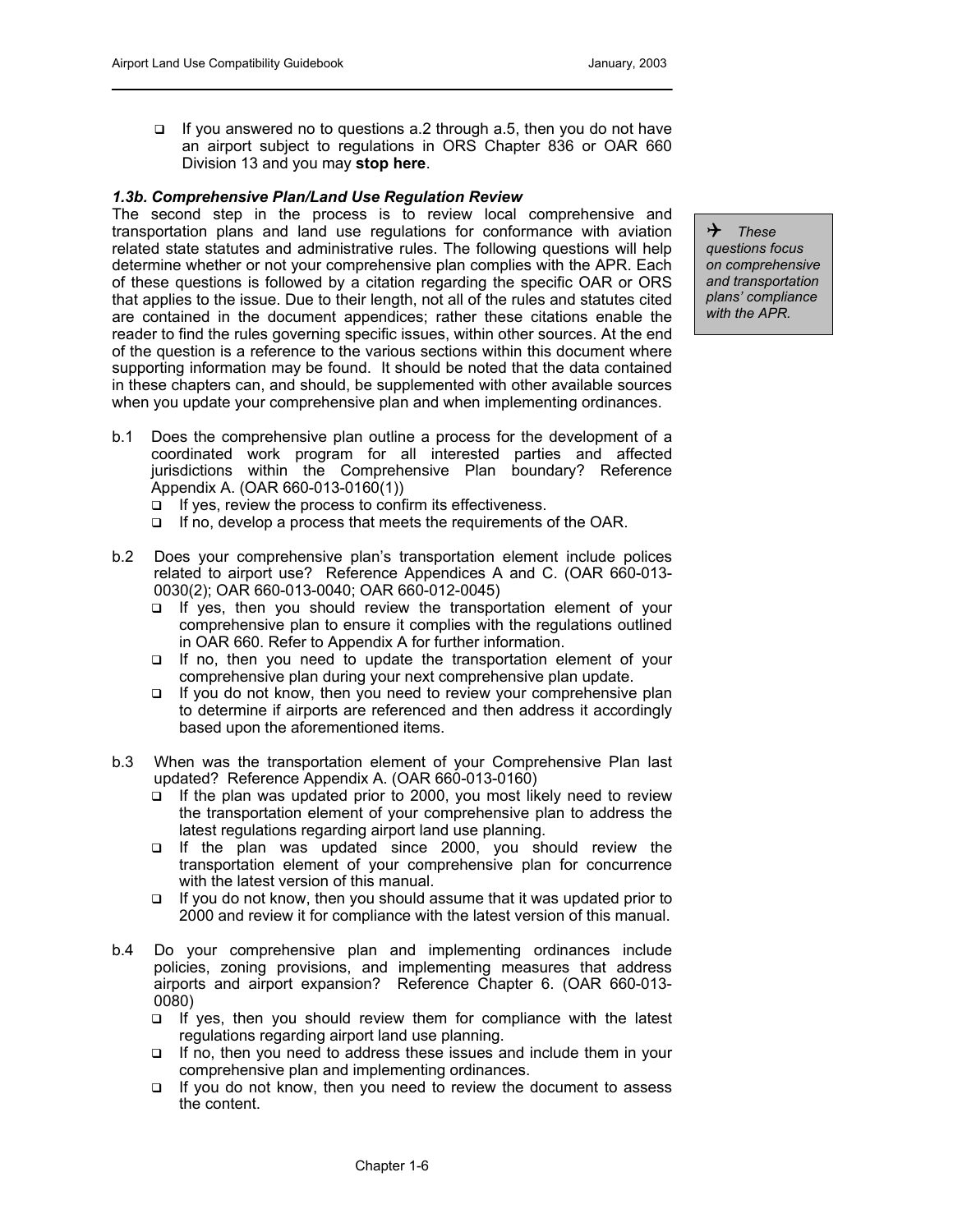- b.5 Is the airport plan consistent with other transportation system plans within the planning boundary?
	- □ If yes, continue to maintain coordination efforts to maintain this consistency.
	- $\Box$  If no, work with the other jurisdictions to develop a compatible and consistent plan within the planning boundary.
- b.6 Are the current comprehensive plan and implementing ordinances consistent with the requirements for safety and noise related impact areas around the airport? Reference Chapters 2 and 3. (OAR 660-013-0070)
	- □ Review the list of airport safety and noise related issues found in Table 2.4 on Page 2-7, for a list of airports with basic deficiencies. This list should be used as a starting point for your review.
	- □ To determine further impacts, the information contained in Chapter 3 should be reviewed.
- b.7 Do your implementing ordinances and comprehensive plan reference the need to comply with the FAA Form 7460-1, Notice of Proposed Construction or Alteration and is there a process established for submission of this form?
	- $\Box$  If yes, ensure the process is being used by staff members when necessary and the form is properly referenced in the comprehensive plan and implementing ordinances.
	- $\Box$  If no, create language and a process to require the submission of the form when necessary.
	- If you do not know, you need to review your current document to determine if a 7460-1 is referenced.
- b.8 In your best assessment, do the transportation elements of your comprehensive plan, the implementing ordinances, and those documents that support the transportation element (transportation system plan, airport master plan, etc., if they exist) adequately address the regulations contained within the APR?
	- $\Box$  If yes, then your document should be complete.
	- $\Box$  If no, then an update to the various documents is necessary to be in compliance with current State Regulations.
	- $\Box$  If you do not know, then you should review the remainder of this guide and consult with staff at the Oregon Department of Aviation to discuss the issues that your community may need to address.

#### *1.3c. Existing Factual Base*

The third step in the process is to determine what factual base exists to support the aviation section of the TSP element of the comprehensive plan and implementing ordinances. This section asks a series of questions to help you identify the information and resources needed to support the comprehensive plan. Some of these questions are meant to raise your awareness about various aspects of the aviation section of the TSP element of the comprehensive plan and may not have a "right" or "wrong" answer but are simply meant to provide questions for you to address and consider.

- c.1 Does your jurisdiction have a map that describes the existing airport and planned airport improvements/expansions, the airport's area of influence (safety, compatibility, and noise boundaries), and the airport's relationship to your jurisdiction's urban growth boundaries and city limits? Reference Appendix A for a list of requirements outlined by OAR 660-013-0040, which should be included in these drawings. (OAR 660-13-0040)
	- $\Box$  If yes, then their accuracy and compliance with state regulations need to be addressed.
	- $\Box$  If no, then these drawings need to be developed to provide adequate graphic representation of the airport development and impact areas.

4 *Identifying the existing information and resources available to you is essential to a comprehensive assessment of your compatible land use program.*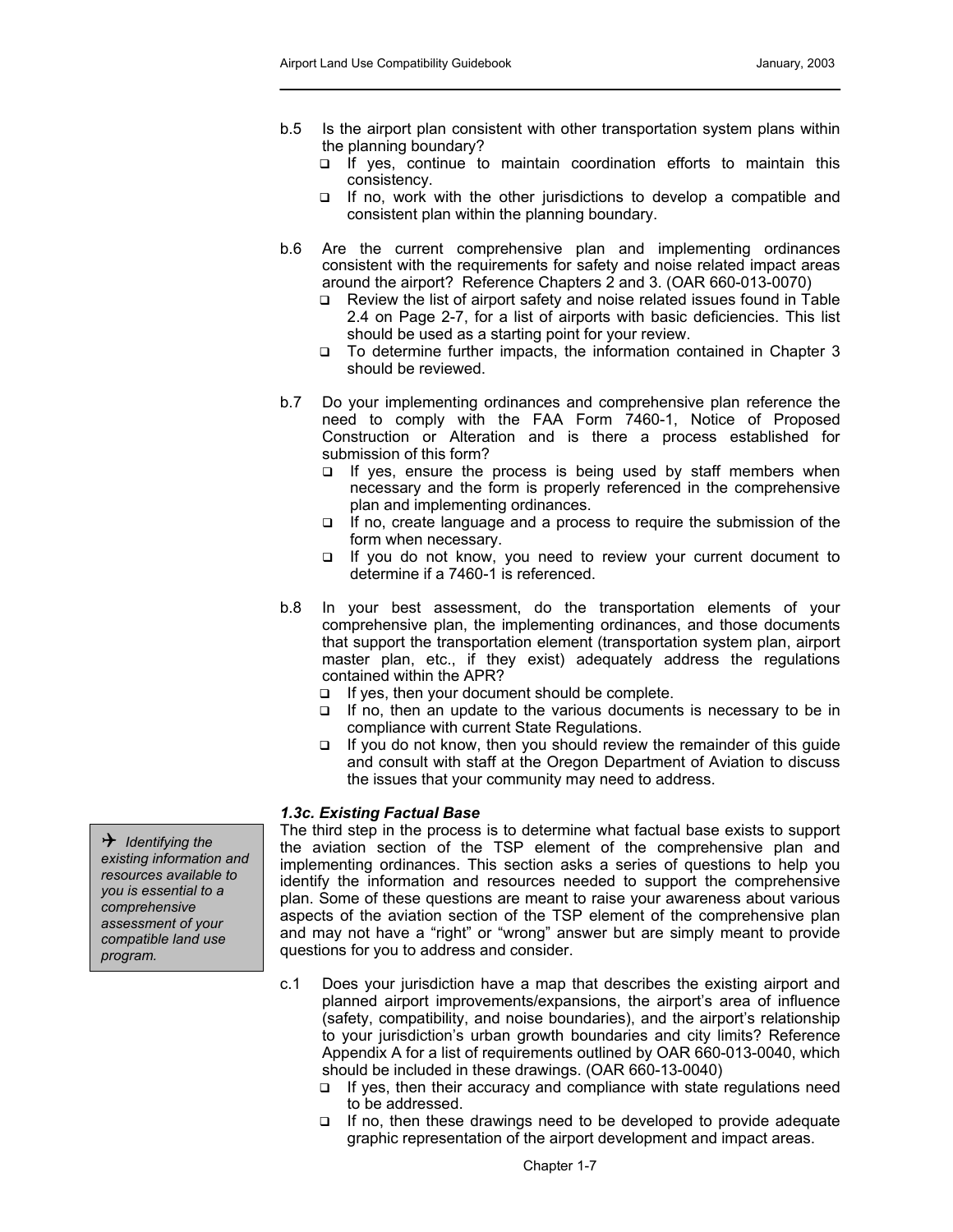- □ If you do not know, you need to research these issues to determine the extent of the previous development of airport-related information.
- c.2 Do local planning documents establish an airport boundary, including airport ownership vs. lease areas developed or committed to airport use? Reference Appendix B. (ORS 836.608(2))
	- If yes, are the boundaries current and accurate?
	- □ If no, update your planning documents based on current information.
	- $\Box$  If you do not know, research needs to be done to establish these boundaries and inventory the limits of the airport.
- c.3 Does your jurisdiction have existing height restrictions for the areas surrounding the airport? Reference Appendix A and Chapters 3 and 6. (OAR 660-013-0070)
	- $\Box$  If yes, are they reflected in your jurisdiction's plan and ordinance language?
	- $\Box$  If no, these documents should be created based upon the requirements of OAR 660-013-0070.
	- □ If you do not know, research needs to be done to establish height restrictions for the area surrounding the area.
- c.4 Does your comprehensive plan and/or zoning ordinance provide for land use controls (such as an airport safety overlay district) to prevent development of incompatible uses in the airport's zone of influence? Reference Appendix A and Chapter 6, Appendices D, E & F. (OAR 660- 013-0080)
	- $\Box$  If yes, are these documents current and accurate?
	- $\Box$  If no, these documents should be created.
	- $\Box$  If you do not know, research needs to be done to establish these controls.
- c.5 Are there existing non-conforming uses on or near the airport which should be compliant with applicable airport-related regulations? Reference Appendices A and B, and Chapters 3 and 6. (ORS 836.619; OAR 660- 013-0070)
	- $\Box$  If yes, list the types of uses and magnitude of the nonconformity so they can be reviewed for compatibility and proceed to question c.6.
	- If no, **skip to question c.7.**
	- $\Box$  If you do not know, research this issue.
- c.6 Are there existing restrictions, easements, etc., which have created the situation in question c.5?
	- If yes, ensure they are accurate and that they provide adequate protections given existing and future airport plans.
	- $\Box$  If no, review the elements in Chapters 3 and 6 for ways to address the issue to ensure the areas remain clear of development.
	- If you do not know, research this issue.
- c.7 Are there existing structures (buildings, radio, TV, or phone towers, etc.) that are 150 feet or more above the airport's elevation (the airport's horizontal surface)? Reference Chapter 3 page 3-6 for a definition of horizontal surface.
	- $\Box$  If yes, proceed to question c.8.
	- $\Box$  If no, ensure that the regulations are in place to restrict development within the horizontal surface area of the airport and **skip to question c.9.**
	- $\Box$  If you do not know, research needs to be done to review the heights of local structures.

4 *Appendices D, E, F, G, and H should be referenced for suggested language for various model ordinances.*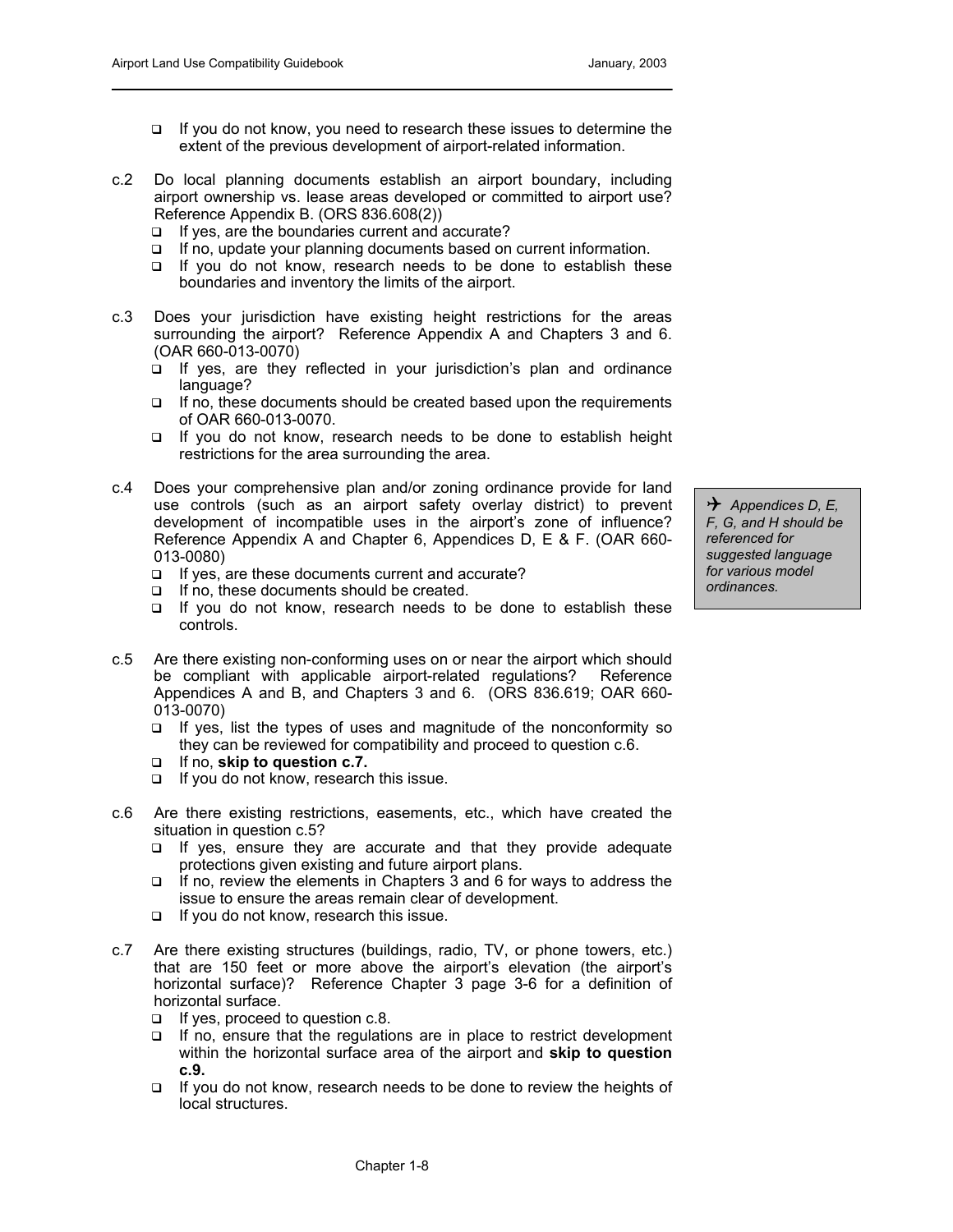- c.8 Were the structures legally established through an approved planning or building permit review process (i.e. are they legal non-conforming uses)?
	- $\Box$  If yes, take steps to ensure that the non-conformity is not increased in the future.
	- If no, consider taking action in accordance with local and state enforcement regulation.
	- □ If you do not know, research the situation to determine how the structure(s) was established.
- c.9 Are there other obstructions (trees, terrain, etc.) that are 150 feet or more above the airport's elevation (the airport's horizontal surface)? Reference Chapter 3 page 3-6 for a definition of horizontal surface.
	- $\Box$  If yes, determine if the obstruction can be modified or removed.
	- $\Box$  If no, take steps to ensure that no obstructions are allowed to penetrate the horizontal surface in the future.
	- $\Box$  If you do not know, research needs to be done to review the heights of local obstructions.
- c.10 Are there homes or other noise-sensitive land uses that fall within the airport's noise contours, specifically the State recognized level? Reference Appendix A, and Chapters 3 and 6. (OAR 660-013-0080(1)(b)
	- $\Box$  If yes, which noise contours are they located within and are they of concern? Chapter 3.3, page 3-13 addresses compatible noise levels.
	- $\Box$  If no, are there adequate easements or zoning regulations in place to preserve this situation?
		- □ If yes, then the existing easements should be reviewed for accuracy and compliance.
- If no, then easements and zoning ordinances should be <sup>4</sup> implemented. *The provisions of* 
	- □ If you do not know, research and inventory the land uses and noise contours around the airport.
	- c.11 Is the zoning in place to support the aviation authorized uses and activities per ORS 836.616? Reference Appendix B. (ORS 197.175, ORS 836.616)
		- $\Box$  If yes, are these documents current and accurate?
		- $\Box$  If no, these documents need to be created.
		- $\Box$  If you do not know, research needs to be done to inventory land uses and airport environs.

#### *1.3d. Issue Identification*

The comprehensive plan should, based upon the factual information gathered above, describe the issues associated with the airport in your area. Specifically, the comprehensive plan should identify and describe issues associated with compatibility, economic impacts, transportation impacts, and environmental impacts. Reference Chapters 3 and 6 for a discussion of various forms of compatible and incompatible land uses. The following questions will help you identify those issues that are applicable.

- d.1 Does the comprehensive plan describe the relevant airport-related issues and their impact on the community? Reference Chapter 3. (OAR 660-013- 0040)
	- $\Box$  If yes, ensure the descriptions themselves are current and that their impacts are relevant to the current community issues.
	- $\Box$  If no, research the issues and their impacts on the community and document them in the comprehensive plan.
- d.2 Does the plan discuss the importance, purpose, and benefits of comprehensive airport planning? (OAR 660-013-0040)
	- $\Box$  If yes, ensure these discussions are consistent with current goals and objectives of the APR and the local community.

*ORS 836.616 do not apply to airports with an existing or approved control tower as of June 5, 1995.*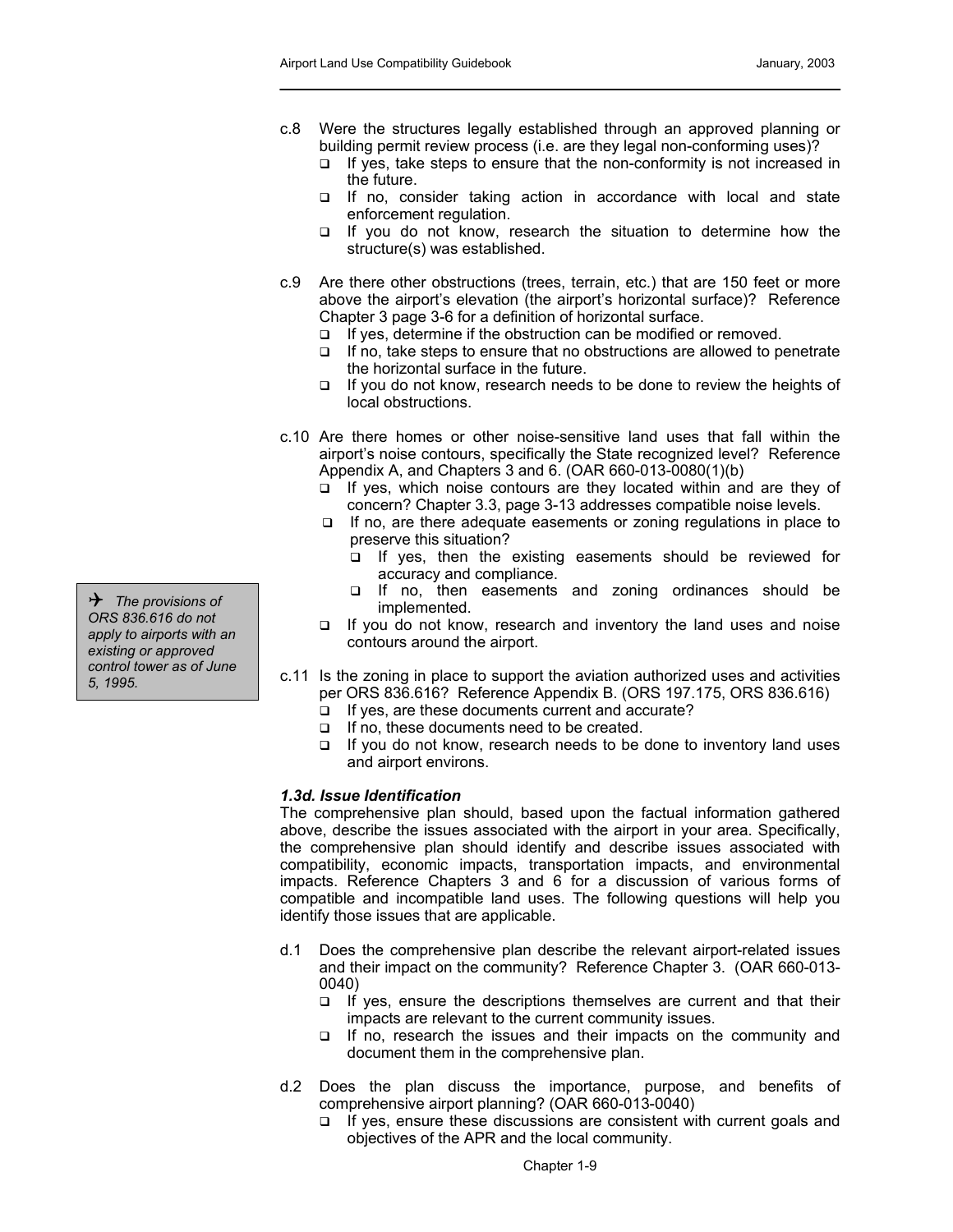- $\Box$  If no, develop text that addresses these issues and include in the next comprehensive plan update.
- d.3 What are the primary issues related to airport planning in your area? List the issues of concern for airport planning in your community. **Table 1-1** and Chapters 3 and 6 provide guidance on issues that should be considered.

### *1.3e. Applicable Policies/Regulations*

In order to implement statewide regulations, the comprehensive plan and implementing ordinance must include policies and/or regulations that direct airport development and development of the area surrounding the airport. The questions below will help focus policies and regulations to address Oregon Administrative Rules and Oregon Revised Statutes.

- e.1 Does your plan contain compatibility standards related to residential, commercial, and industrial development (including regulations on lighting, telecommunications, emissions, and other hazards to aviation)? Reference Appendix A and Chapter 3. Refer to model ordinances in Appendices D-H for potential language. (OAR 660-013-0080)
	- $\Box$  If yes, ensure these are consistent with current APR requirements.
	- $\Box$  If no, develop standards that address these issues based upon APR regulations.
- e.2 Does your plan have policies which apply to water impoundments within the airport planning area in accordance with ORS 836.623? Reference Appendix B, and Chapters 3 and 5.
	- $\Box$  If yes, ensure the policies are current and revise if necessary.
	- $\Box$  If no, policies should be adopted to address this issue.
- e.3 Do you have policies or implementing ordinances that apply to wetland mitigation in conjunction with airport planning in accordance with Statewide planning Goal 5? Reference Chapters 3 and 5. (OAR 660-023-0100)
	- $\Box$  If yes, ensure the policies are current and revise if necessary.
	- $\Box$  If no, policies should be adopted to address this issue.
- e.4 Do you have policies or administrative ordinances related to the location and expansion of landfills in accordance with OAR 340-094; CFR Title 40, Part 258, Subpart B; and AC 150/5200-34? Reference Chapters 3 and 5.
	- □ If yes, ensure the policies are current and revise if necessary.
	- $\Box$  If no, policies should be adopted to address this issue.
- e.5 Does the plan have a policy regarding an amendment process when new information is presented or identified?
	- □ If yes, ensure the policies are current and revise if necessary.
	- $\Box$  If no, policies should be adopted to address this issue.
- e.6 Has your jurisdiction adopted an Airport Safety Overlay Zone prohibiting structures, trees, etc. from penetrating airport imaginary surfaces based upon FAA standards, and established limited height exceptions and a means of approving variances when supported by the ODA and FAA? Reference Appendix A, Chapter 3, Appendices G and H (OAR 660-013- 0070(2))
	- $\Box$  If yes, ensure the regulations are current and revise if necessary.
	- $\Box$  If no, regulations should be adopted to address this issue.

4 *Items to consider in land use plans include, but are not limited to:* 

- *residential, commercial, industrial developments*
- *water impoundments*
- *wetlands, landfills, wildlife attractants*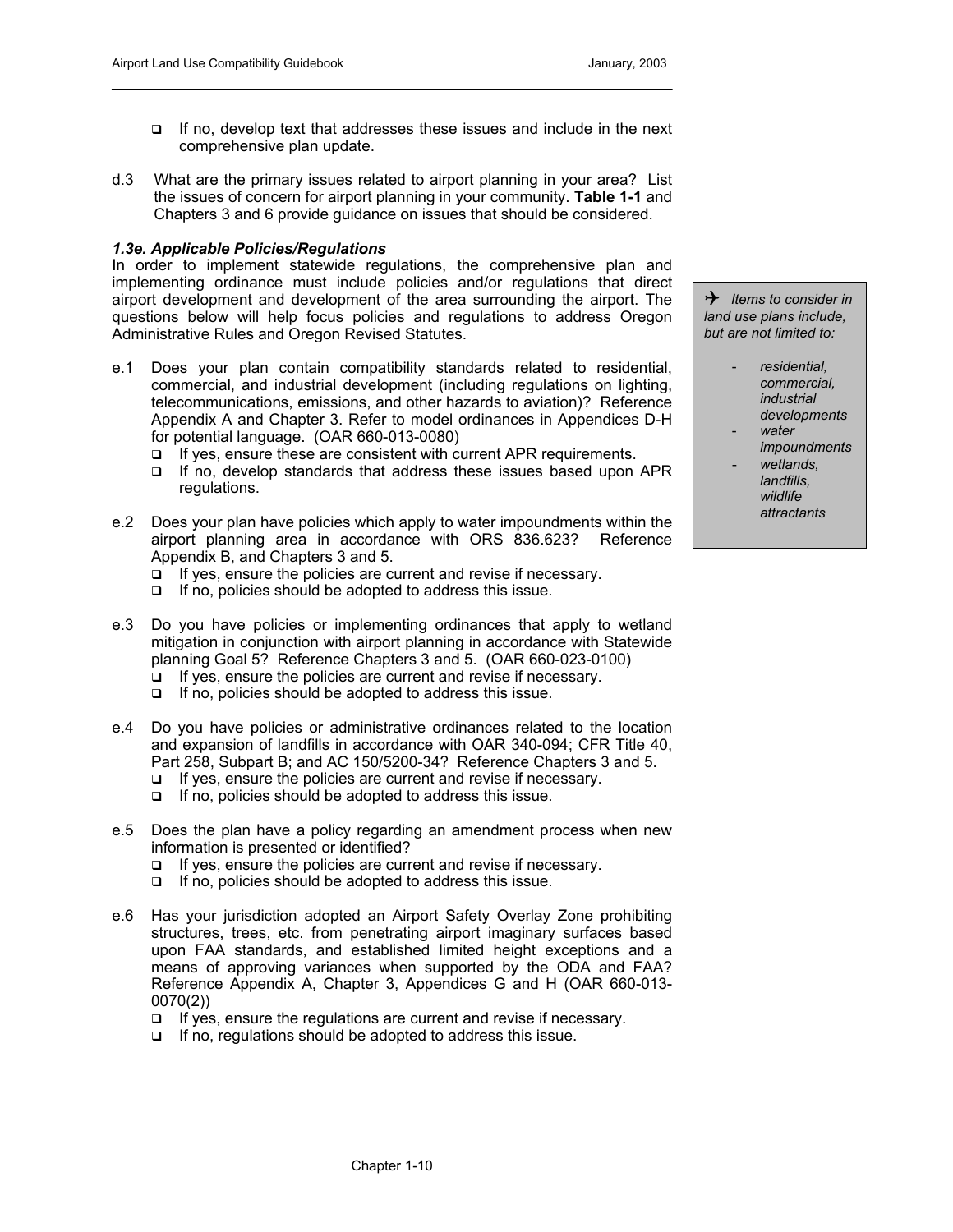### **1.4 Does your community have existing or potential land use issues that should be addressed?**

Section 1.2c guides the reader through the process of assessing the existing condition of the area around the airport. This includes asking questions regarding existing non-conforming uses, objects which penetrate height restrictions, homes or other noise-sensitive land uses within noise contours, etc. (section 1.3 c.5 – 1.3 c.7). **Table 1-1** can be referenced to provide the reader with a better understanding of why these land uses may be of concern to the airport and its operation. As illustrated in the Table, Chapters 3 and 6 are referenced for support information.

# **1.5 What do you do with this information?**

Participating in the exercise to answer the questions outlined above should provide the reader with an understanding of the compatible aviation land use areas that must be addressed in a comprehensive plan review. Based upon the answers to specific questions, the readers should use the information contained in Chapters 2 through 7, as well as the actual OAR and ORS citations to address these issues. It must be noted that the information contained in this guide is not meant to be all inclusive of the federal, state and local regulations but is a summary of the primary regulations that should be considered. There may be specific issues that must be dealt with on a site-specific basis and the Oregon Department of Aviation and other relevant agencies should be consulted. Chapter 7 contains suggestions for agency contacts in specific areas of interest and templates that illustrate the various airport areas. Additionally, Appendices D through I provide sample documents that can be used for land use compatibility measures such as easements, development agreements, and other issues.

 $\rightarrow$  Table 1-1 *provides a brief summary of the potential impacts associated with various land uses.*